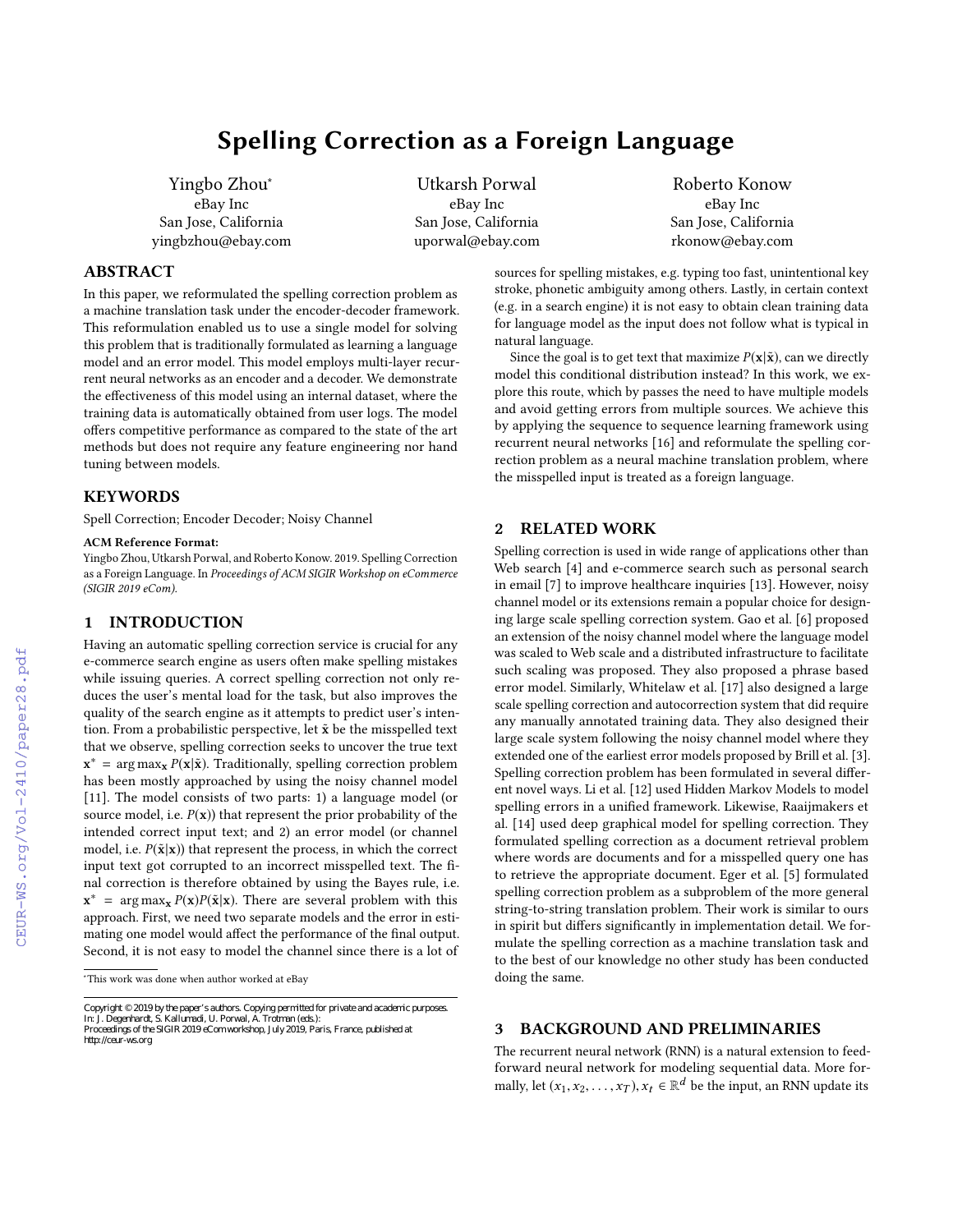internal recurrent hidden states by doing the following computation:

$$
h_t = \psi(h_{t-1}, x_t) \tag{1}
$$

where  $\psi$  is a nonlinear function. Traditionally, in a standard RNN the  $\psi$  is implemented as an affine transformation followed by a pointwise nonlinearity, such as

$$
h_t = \psi(h_{t-1}, x_t) = \tanh(Wx_t + Uh_{t-1} + b_h)
$$

In addition, the RNN may also have outputs  $(y_1, y_2, \ldots, y_T)$ ,  $y_t \in$  $\mathbb{R}^o$  that can be calculated by using another nonlinear function  $\phi$ 

$$
y_t = \phi(h_t, x_t)
$$

From this recursion, the recurrent neural network naturally models the conditional probability  $P(y_t|x_1, \ldots, x_t)$ .

One problem with standard RNN is that it is difficult for them to learn long term dependencies [\[2,](#page-3-0) [9\]](#page-3-1), and therefore in practice more sophisticated function  $\psi$  are often used to alleviate this problem. For example the long short term memory (LSTM) [\[10\]](#page-3-2) is one widely used recursive unit that is designed to learn long term dependencies. A layer LSTM consists of three gates and one memory cell, the computation of LSTM is as following<sup>[1](#page-1-0)</sup>:

$$
i_t = \sigma(W_i x_t + U_i h_{t-1} + b_i)
$$
\n<sup>(2)</sup>

$$
o_t = \sigma(W_0 x_t + U_0 h_{t-1} + b_0)
$$
\n<sup>(3)</sup>

$$
f_t = \sigma(W_f x_t + U_f h_{t-1} + b_f)
$$
\n(4)

$$
c_t = f_t \odot c_{t-1} + (1 - f_t) \odot \tanh(W_c x_t + U_c h_{t-1} + b_c)
$$
 (5)

$$
h_t = o_t \odot \tanh(c_t) \tag{6}
$$

where  $W$ ,  $U$ , and  $b$  represents the corresponding input-to-hidden, hidden-to-hidden weights and biases respectively.  $\sigma(\cdot)$  denotes the sigmoid function, and ⊙ is the elementwise product.

Another problem when using RNN to solve sequence to sequence learning problem is that it is not clear what strategy to apply when the input and output sequence does not share the same length (i.e. for outputs we have  $T'$  time steps, which may not equal to  $T$ ), which is the typical setting for this type of tasks. Sutskever et al. [\[16\]](#page-3-3) propose to use an auto-encoder type of strategy, where the input sequence is encoded to a fixed length vector by using the last hidden state of the recurrent neural network, and then decode the output sequence from the vector. In more detail, let input and output sequence have  $T$  and  $T'$  time steps, and  $f_e$ ,  $f_d$  denote the encoding and decoding functions respectively, then the model tries to learn  $P(y_1, \ldots, y_{T'} | x_1, \ldots, x_T)$  by

$$
s \triangleq f_e(x_1, \dots, x_T) = h_T \tag{7}
$$

$$
y_t \triangleq f_d(s, y_1, \dots, y_{t-1})
$$
\n(8)

where  $f_e$  and  $f_d$  are implemented using multi-layer LSTMs.

# 4 SPELLING CORRECTION AS A FOREIGN LANGUAGE

It is easy to see that spelling correction problem can be formulated as a sequence to sequence learning problem as mentioned in section [3.](#page--1-12) In this sense, it is very similar to a machine translation problem, where the input is the misspelled text and the output is the corresponding correct spellings. One challenge for this formulation is that unlike in machine translation problem, the vocabulary is large but still limited<sup>[2](#page-1-1)</sup>. However, in spelling correction, the input vocabulary is potentially unbounded, which rules out the possibility of applying word based encoding for this problem. In addition, the large output vocabulary is a general challenge in neural network based machine translation models because of the large Softmax output matrix.

The input/output vocabulary problem can be solved by using a character based encoding scheme. Although it seems appropriate for encoding the input, this scheme puts unnecessary burden on the decoder, since for a correction the decoder need to learn the correct spelling of the word, word boundaries, and etc. We choose the byte pair encoding (BPE) scheme [\[15\]](#page-3-4) that strikes the balance between too large output vocabulary and too much learning burden for decoders. In this scheme, the vocabulary is built by recursively merging most frequent pairs of strings starting from character, and the vocabulary size is controlled by the number of merging iterations.

As shown in papers [\[1\]](#page-3-5), encoding the whole input string to a single fixed length vector is not optimal, since it may not reserve all the information that is required for a successful decoding. Therefore, we introduce the attention mechanism from Bahdanau et al.[\[1\]](#page-3-5) into this model. Formally, the attention model calculates a context vector  $c_i$  from the encoding states  $h_1, \ldots, h_T$  and decoder state  $s_{i-1}$  by

$$
c_i = \sum_{j=1}^{T} \lambda_{ij} h_j \tag{9}
$$

<span id="page-1-2"></span>
$$
\lambda_{ij} = \frac{\exp\{a_{ij}\}}{\sum_{k=1}^{T} \exp\{a_{ik}\}}\tag{10}
$$

$$
a_{ij} = \tanh(W_s s_{i-1} + W_h h_j + b) \tag{11}
$$

where  $W_s$ ,  $W_h$  are the weight vector for alignment model, and  $b$ denotes the bias.

Now we are ready to introduce the full model for spelling correction. The model takes a sequence of input (characters or BPE encoded sub-words)  $x_1, \ldots, x_T$  and outputs a sequence of BPE encoded sub-words  $y_1, \ldots, y_{T}$ . For each input token the encoder learns a function  $f_e$  to map to its hidden representation  $\boldsymbol{h}_t$ 

$$
h_t = f_e(h_{t-1}, x_t; \theta_e)
$$
 (12)

$$
h_0 = \mathbf{0} \tag{13}
$$

The attentional decoder first obtain the context vector  $c_t$  based on equation [10,](#page-1-2) and then learns a function  $f_d$  that decodes  $y_t$  from the context vector  $c_t$ 

$$
p(y_t|s_t) = \text{softmax}(Ws_t + b_d) \tag{14}
$$

$$
s_t = f_d(s_{t-1}, c_t; \theta_d) \tag{15}
$$

$$
s_0 = Uh_T \tag{16}
$$

where W and  $b_d$  are the output matrix and bias, U is a matrix that make sure that the hidden states of encoder would be consistent with the decoder's. In our implementation, both  $f_e$  and  $f_d$  are

<span id="page-1-0"></span><sup>&</sup>lt;sup>1</sup>Sometimes additional weight matrix and vector are added to generate output from  $h_t$  for LSTM, we choose to stick with the original formulation for simplicity.

<span id="page-1-1"></span> $^2\mathrm{The}$  vocabulary is limited in a sense that the number of words are upper bounded, in general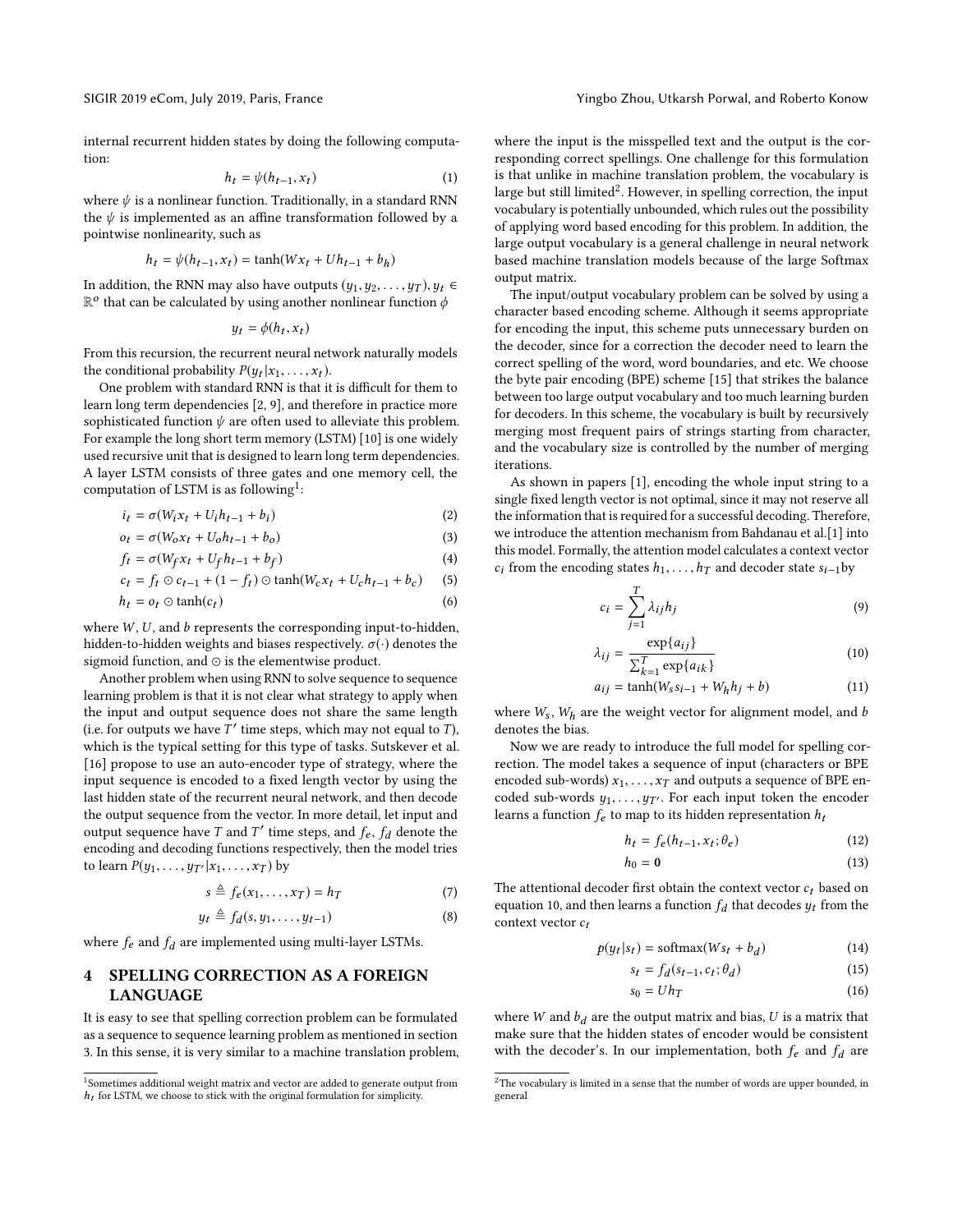

Figure 1: Encoder-Decoder with attention framework used for spelling correction. The encoder is a multi-layer recurrent neural network, the first layer of encoder is a bidirectional recurrent neural network. The attention model produces a context vector  $C_i$  based on all encoding hidden states  $h_i$  and previous decoding state  $s_{i-1}$ . The decoder is a multi-layer recurrent neural network, and the decoding output Y<sub>i</sub> depend both on the context vector  $c_i$  and the previous inputs  $y_1 \ldots y_{i-1}$ .

modeled using a multi-layer LSTM. As a whole, the end-to-end model is then trying to learn

$$
p(y_1, \ldots, y_{T'} | x_1, \ldots, x_T) = \prod_{i=1}^{T'} p(y_i | x_1, \ldots, x_T, y_{i-1}) \qquad (17)
$$

$$
= \prod_{i=1}^{T'} p(y_i | f_d(s_{i-1}, c_i); \theta_d)
$$
 (18)

notice that in equation [18](#page-2-0) the context vector  $c_i$  is a function of the encoding function  $f_e$ , so we are not left the encoder isolated. Since all components are smooth and diferentiable, the model can be easily trained with gradient based method to maximize the likelihood on the dataset.

#### 5 EXPERIMENTS

We test our model in the setting of correcting e-commerce queries. Unlike machine translation problem, there is no public datasets for e-commerce spelling correction, and therefore we collect both training and evaluation data internally. For training data, we use the event logs that tracks user behavior on an e-commerce website. Our heuristic for finding potential spelling related queries is based on consecutive user actions in one search session. The hypothesis is that users will try to modify the search query until the search result is desirable with the search intent, and from this sequence of action on queries we can potentially extract the misspelling and correct spelled query pair. Obviously, this includes a lot more diversity on query activities besides spelling mistakes, and thus additional filtering is required to obtain representative data for spelling correction. We use the same techniques as Hasan et al.[\[8\]](#page-3-6). Filtering multiple months of data from our data warehouse, we got about 70 million misspelling and spell correction pairs as our training data. For testing, we use the same dataset as in paper [\[8\]](#page-3-6), where it contains 4602 queries and the samples are labeled by human.

<span id="page-2-1"></span><span id="page-2-0"></span>Table 1: Results on test dataset with various methods. C-2- C denotes that the model uses character based encoder and decoder; W-2-W denotes that the model uses BPE partial word based encoder and decoder; and C-2-W denotes that the model uses a character based encoder and BPE partial word based decoder.

| Method          | Accuracy  |
|-----------------|-----------|
| Hasan et al.[8] | 62.0%     |
| $C-2-W$ RNN     | 59.9 $%$  |
| W-2-W RNN       | $62.5 \%$ |
| $C-2-C$ RNN     | 55.1%     |
|                 |           |

We use beam search to obtain the final result from the model. The result is illustrated in table [1,](#page-2-1) it is clear that our albeit much simpler, our RNN based model ofers competitive performance as compare to the previous methods. It is interesting to note that, the BPE based encoder and decoder performs the best. The better performance may attribute to the shorter resultant sequence as compared to the character case, and possibly more semantic meaningful segments from the sub-words as compared to the characters. Surprisingly, the character based decoder performs quite well considering the complexity of the learning task. This demonstrated the benefit from end-to-end training and the robustness of the framework.

#### 6 CONCLUSION

In this paper, we reformulated the spelling correction problem as a machine translation task under the encoder-decoder framework. The reformulation allowed us to use a single model for solving the problem and can be trained from end-to-end. We demonstrate the efectiveness of this model using an internal dataset, where the training data is automatically obtained from user logs. Despite the